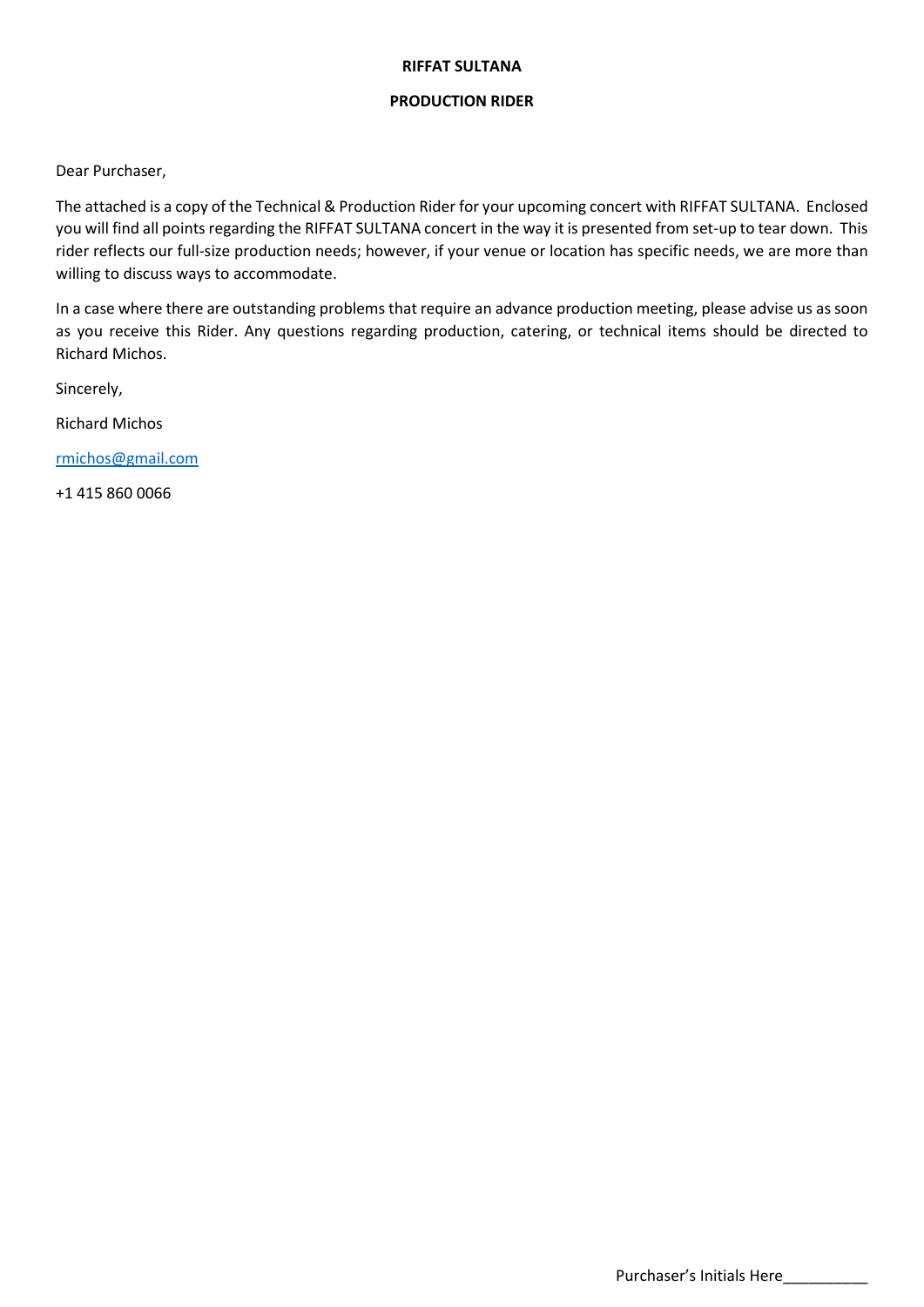## PRODUCTION AND TECHNICAL REQUIREMENTS

#### Production advance

You will be contacted by telephone prior to your date to confirm all points of this Rider by a representative of ARTIST MANAGEMENT COMPANY. If there are any changes to this Rider on your behalf, they must be submitted, in writing, no less than two (2) weeks prior to the show to rmichos@gmail.com

#### Venue production

Stage must be provided by a reputable staging company, experienced in providing outdoor stages for full production "rock and roll" type concerts with SOUND and LIGHTS. Purchaser must be in immediate contact with ARTIST's production manager, and all staging must meet with their approval. Homemade or city-made scenarios are not acceptable.

# Riffat Sultana line-up

- 1) Lead Singer
- 2) Guitarist
- 3) Harmonium player (and 2nd vocalist)
- 4) Bass player
- 5) Drummer
- 6) Percussionist

## Technical requirements

Lights: we use the lights and lighting which the venue already has in place.

#### Backline Requirements:

- 1. 3 (Three) SM58 vocal microphones
- 2. Lead vocalist needs two stage monitors front and centre (Turbosound TFM 152m's or similar with vocal FX in monitors) + separate wedge
- 3. Guitarist needs amplifier with guitar cables (Fender Twin, Deluxe, or JC 120) + monitor wedge
- 4. Drum Kit (YAMAHA RECORD CUSTOM 9000, DW OR GRETSCH USA) + monitor wedge
- 5. Bassist needs amplifier (Ampeg SVT-4 or similar) with guitar cables + monitor wedge
- 6. 1 (One) SM57 vocal microphone for harmonium player
- 7. 3 (Three) SM57 microphones and separate floor monitor for percussionist
- 8. Backline percussion instruments needed (TBA)

# Stage Accessories:

- 1. 5 (Five) Single Mono Cables ¼" (Jack/Jack) 20 feet long / 4 meters long
- 2. 2 (Two) Drum Stools
- 3. 2 (Two) Guitar Stands

# Monitors, Side Fills and Vocal Effect Specifications:

- 1. Mixer 01 24 channels with 5 mixes (Soundcraft Series5, Yamaha PM5DRH)
- 2. 7 (Seven) Monitor wedges (Clair Bross or Meyer or L 'Acoustic or EAW or Martin or Turbo Sound)
- 3. Side Fills three way (Flying when possible)
- 4. Vocal Effects: Eventide Eclipse, SPX 1000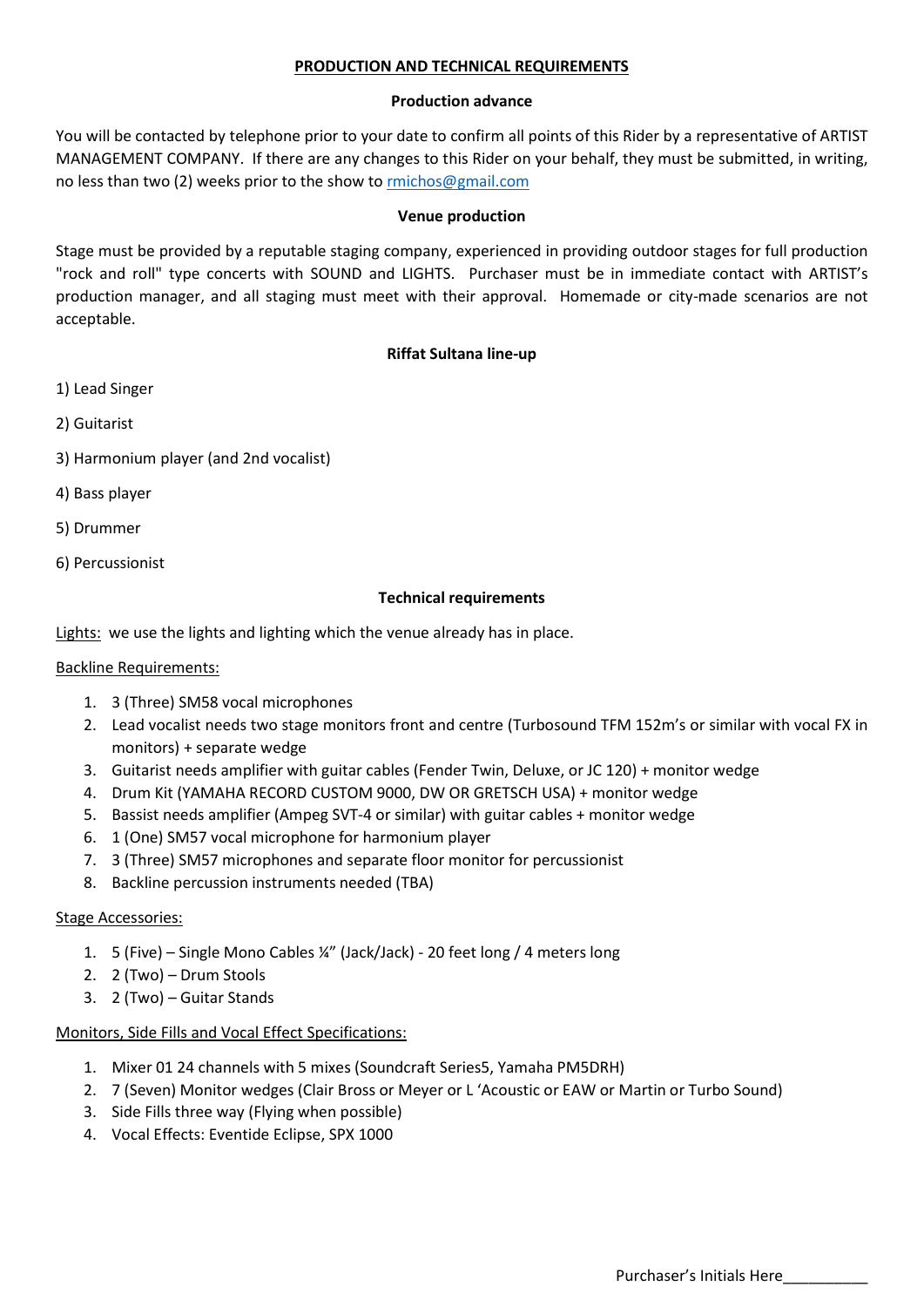## Stage Plot

## (Down stage audience)

#### —————————————————————————————————

#### lead vocal (tambourine)

2nd vocalist (harmonium) guitarist (backing vocal)

bass player percussionist

drummer

—————————————————————————————————

#### Additional Personnel

Riffat Sultana group will need to use venue provided FOH sound person and monitor person as we will not be traveling with our own.

## Sound Check

The load in and stage set up time is approximately 1 hour. Sound check will take approximately 2 hours. Stage, risers, lights, sound, and backline must be set-up and ready before load-in time.

#### BACKSTAGE REQUIREMENTS

#### Passes

PURCHASER will provide all necessary passes for the engagement. ARTIST and touring personnel must be provided with a pass guaranteeing access to all areas of the venue.

#### Backstage and catering

Dressing rooms: Two (2) required - At least two (2) hours prior to showtime. These rooms should comfortably hold 3 to 4 people. Rooms should have working electrical outlets, a full-length mirror, toilet and shower facilities (when possible), heating and air conditioning, and a sink with hot and cold running water. These rooms should be lockable, and keys made available to tour manager three (2) hours before showtime. These rooms should be labelled RIFFAT SULTANA.

Portable dressing rooms: If trailers, motor homes or portable dressing rooms are used in place of or in addition to permanent dressing rooms, they must be clean and equipped with all amenities described above including air conditioning, hot and cold running water, electrical outlets, lighting and most important of all WORKING electrical power. Unpaved ground adjoining any portable dressing rooms shall be covered with a suitable material.

Catering: CATERED, AND SHOULD NOT CONSIST OF TAKE-OUT, FAST, OR CONVENIENCE-TYPE FOODS. PLASTIC AND PAPER UTENSILS, PLATES AND CUPS ARE UNACCEPTABLE!

#### RIFFAT SULTANA DRESSING ROOMS:

- 1) Small veggie tray and fruits in season: simple but nice and fresh, must be organic
- 2) Twelve (12) large bottles of Perrier or similar non-carbonated mineral water in glass bottles (UNFLAVORED) in total 12 litres
- 3) Fresh Hot Coffee: 100 % Arabica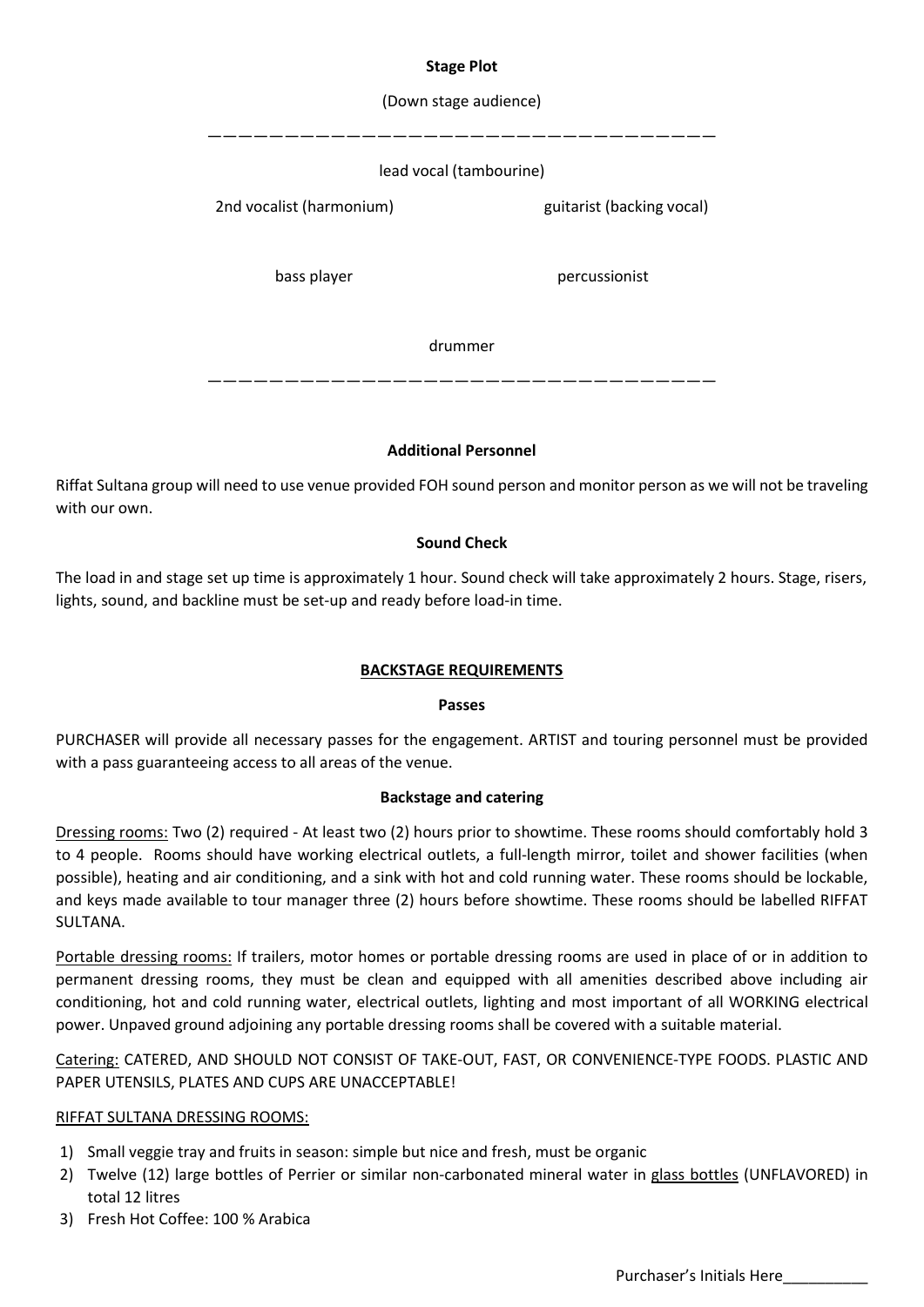- 4) Hot water for tea and assorted tea bags or loose tea: Black, Green, Mint + fresh organic milk, raw organic sugar and honey
- 5) Two (2) organic lemons, Two (2) organic limes
- 6) All necessary utensils. NO PLASTIC. Two (2) bottle openers, cutting board and knife
- 7) Drink Cups: Ten (10) ceramic or porcelain tea and coffee cups
- 8) Drink glasses: Ten (10) glasses for water
- 9) Ice: Clean, and separate from ice keeping beverages cold
- 10) Twelve (12) towels

# TRAVEL AND ACCOMMODATION REQUIREMENTS

#### Transportation

PURCHASER is to provide transportation for ARTIST (minimum of 6 people should fit in comfortably). Each vehicle shall have a local, competent driver, who is familiar with, and instructed as to, the routes into and out of the concert site and backstage entrances. Vehicles and drivers will be used to: pick up and transport ARTIST from the airport to the hotel; from the hotel to the venue for sound check, and back to the hotel; from the hotel to the venue for the performance, and back after the performance; from the hotel to the airport for departure.

## Accommodation

Hotel accommodation for 6 people should be provided near the city centre - 3 double rooms with twin beds: minimum of 3 - 4 star rating of the hotel with breakfast included. Accommodation should be confirmed with the ARTIST or MANAGEMENT prior to booking.

## Travel expenses

Flight tickets should be PROVIDED for 6 people: from San Francisco to Prague. Flight options should be confirmed with the ARTIST or MANAGEMENT prior to booking.

# ADDITIONAL TERMS

# Miscellaneous

Purchaser shall not allow audience to enter place of performance until technical set-up has been completed. Artist shall complete said setup one hour prior to time of performance. ARTIST REQUIRES A MINIMUM TWO HOUR SOUND CHECK AFTER COMPLETION OF LOAD-IN AND SETUP. FESTIVAL PRODUCERS ARE REQUIRED TO COMPLY WITH THIS POLICY UNLESS OTHERWISE AGREED IN WRITING WITH THE ARTIST'S REPRESENTATIVE.

#### Mutual written changes

This Agreement may not be changed, modified or altered except by an instrument in writing, signed by the parties. This Agreement shall be construed in accordance with the laws of the State of California, applicable to Agreement made and wholly to be performed herein.

#### Additional terms

Any proposed additional terms and conditions that may be affixed to this Agreement by PURCHASER shall not become part of this Agreement until signed by ARTIST or by duly authorized representative. By the sole act of signing, PURCHASER fully accepts all provisions of Artist's contract, regardless of any deletions or additions he attempts to make.

# Responsibility

PURCHASER represents and warrants that all equipment furnished to ARTIST MANAGEMENT COMPANY shall be in first class condition and that all personnel whose services are rendered to ARTIST MANAGEMENT COMPANY shall be full qualified to perform such services. PURCHASER assumes complete responsibility for all such equipment and